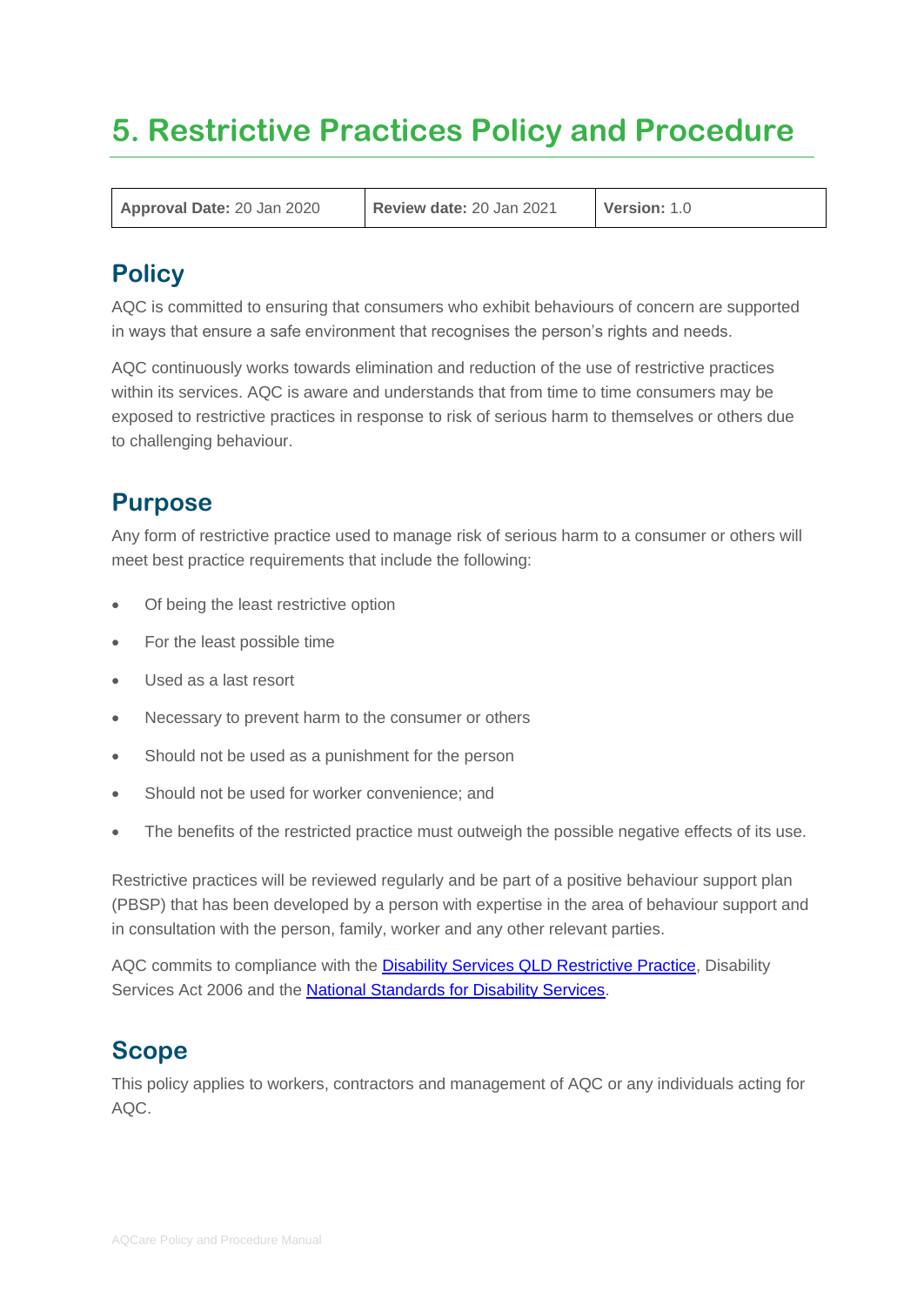# **Procedure**

**Restrictive practice means any practice or intervention that has the effect of restricting the rights or freedom of movement of a person with disability** under the [National Disability](https://www.legislation.gov.au/Details/F2018L00632)  [Insurance Scheme \(Restrictive Practices and Behaviour Support\) Rules 2018.](https://www.legislation.gov.au/Details/F2018L00632) Certain restrictive practices are subject to regulation. These include seclusion, chemical restraint, mechanical restraint, physical restraint and environmental restraint.

#### **Seclusion**

Seclusion is the sole confinement of a person with disability in a room or a physical space at any hour of the day or night where voluntary exit is prevented, or not facilitated, or it is implied that voluntary exit is not permitted.

#### **Chemical restraint**

Chemical restraint is the use of medication or chemical substance for the primary purpose of influencing a person's behaviour. It does not include the use of medication prescribed by a medical practitioner for the treatment of, or to enable treatment of, a diagnosed mental disorder, a physical illness or a physical condition.

#### **Mechanical restraint**

Mechanical restraint is the use of a device to prevent, restrict, or subdue a person's movement for the primary purpose of influencing a person's behaviour but does not include the use of devices for therapeutic or non-behavioural purposes.

#### **Physical restraint**

Physical restraint is the use or action of physical force to prevent, restrict or subdue movement of a person's body, or part of their body, for the primary purpose of influencing their behaviour. Physical restraint does not include the use of a hands-on technique in a reflexive way to guide or redirect a person away from potential harm/injury, consistent with what could reasonably be considered as the exercise of care towards a person.

#### **Environmental restraint**

Environmental restraint restricts a person's free access to all parts of their environment, including items or activities.

| <b>Restrictive practice</b>                                        | <b>Approval required by</b>                                                                    |
|--------------------------------------------------------------------|------------------------------------------------------------------------------------------------|
| Containment or seclusion                                           | QCAT                                                                                           |
| Mechanical, physical or chemical<br>restraint                      | Guardian for restrictive practice (general) appointed<br>by QCAT                               |
| Restricting access to an object                                    | Guardian for restrictive practice (general) appointed<br>by QCAT or an informal decision maker |
| Any form of restrictive practice plus<br>containment and seclusion | QCAT                                                                                           |

#### **Guardian for Restrictive Practices**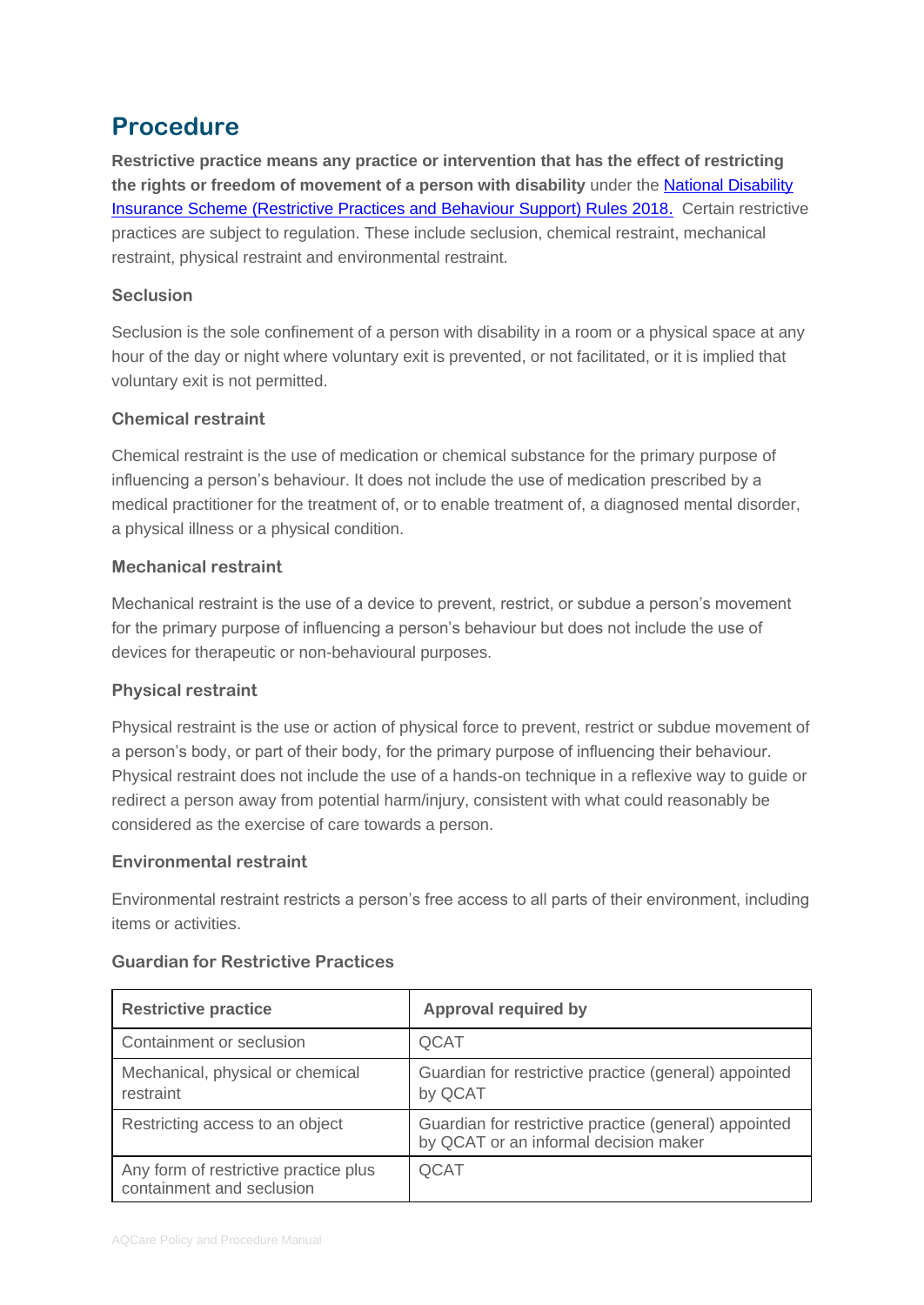The following approvals are required when the adult only receives respite and/or community access services:

| <b>Restrictive practices</b>                                                           | <b>Approval required by</b>                                                                                                 |
|----------------------------------------------------------------------------------------|-----------------------------------------------------------------------------------------------------------------------------|
| Containment or seclusion                                                               | Guardian for restrictive practice (respite) appointed<br>by QCAT                                                            |
| Restricting access to an object                                                        | Guardian for restrictive practice (respite) appointed<br>by QCAT or if no guardian appointed, an informal<br>decision maker |
| Mechanical or physical restraint                                                       | Guardian for restrictive practice (respite) appointed<br>by QCAT or if no guardian appointed, an informal<br>decision maker |
| Chemical restraint - PRN (as and when<br>needed) for an adult in respite               | Guardian for restrictive practice (respite) appointed<br>by QCAT                                                            |
| Chemical restraint - PRN (as and when<br>needed) for an adult with community<br>access | Guardian for restrictive practice (respite) appointed<br>by QCAT                                                            |
| Chemical restraint - fixed doses for an<br>adult in respite                            | Informal decision maker or guardian for restrictive<br>practices (respite) appointed by QCAT                                |
| Chemical restraint - fixed doses for an<br>adult with community access                 | Guardian for restrictive practice (respite) appointed<br>by QCAT                                                            |

- 1. The use of restrictive practices must be accompanied by a positive behaviour support plan that emphasises the development of positive, socially valued skills as well as strategies for reducing challenging behaviour. The objective of this plan is to eliminate as much as possible the need for the restrictive practice.
- 2. AQC recognises that from time to time an incident may occur where the use of an unplanned restrictive practice may occur (i.e. not detailed in a positive behaviour support plan), in response to an incident that involves a risk of serious harm either to the consumer or another person.
- 3. This action may be taken under a worker's duty of care to the consumer, self or another person. Any worker who uses a restrictive practice that has not been previously placed on a behaviour support plan is required to report its use within 24 hours using an incident form.

### **Responsibilities**

#### **Workers and Contractors**

Critical incidents involving consumers subject to intervention – restrictive practices by the Department of Communities, Child Safety and Disability Services, office of the Public Guardian must be reported to the Manager of AQC.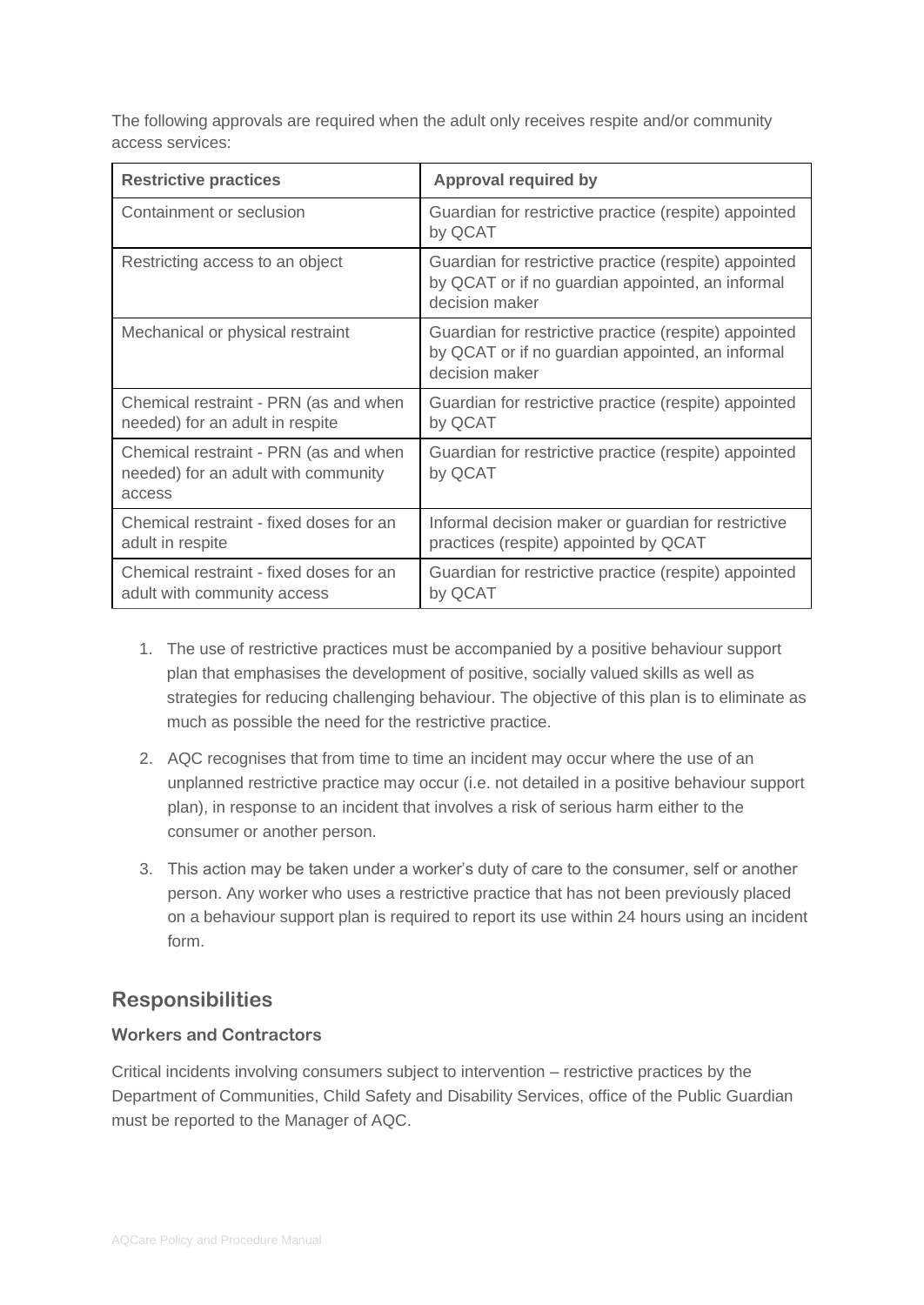#### **Manager Responsibilities**

- 1. The manager will respond and follow the Critical Incident Reporting Procedure listed below.
	- a. Level 1 Critical Incident
		- i. Immediate verbal advice to the General Manager of AQC and the completion of a Critical Incident report as soon as is practicable
	- b. Level 2 Critical Incident
		- i. Workers are to immediately report verbal advice to the Manager of AQC
		- ii. Submit a Critical Incident Report within 24 hours of the worker member becoming aware of the incident
		- iii. Ensure that follow up actions and activities are completed as required.
- 2. The Manager of AQC where appropriate, will provide advice of the critical incident to the NDIS Quality and Safeguards Commission or Worksafe Queensland as soon as practicable.
- 3. Where required, provide direction for any follow up actions.
- 4. Record restrictive practices onto a Incident Register that will be maintained by the Manager of AQC.

#### **Board's Responsibilities**

- 1. Provide advice to Manager in relation to policy application and required actions
- 2. Initiate a quality assurance process to ensure Critical Incident reports and categories have been completed correctly
- 3. Initiate the appropriate closure of reports and follow up any required actions and activities
- 4. Monitor and action access requests and ensure requirements are reviewed periodically
- 5. Provide statistics and reports as required
- 6. Monitor Critical Incident reports and forward advice to other departments as requested

#### **Short Term Approval – Critical Incidents**

In some cases, a short-term approval will be sought in response to unforeseen or reasonably unforeseeable events that have caused or have the potential to cause harm to the consumer or others. In these circumstances, even if a short-term approval is sought, critical incident reporting requirements must also be followed.

The process for a short-term approval is described in steps  $1 - 2$ 

- 1. Short term approval request and decision
- 2. Short term approval decision notice

A request for a short-term approval is only appropriate if it can be established that it is probable that a restrictive practice will be required in a planned or ongoing way due to circumstances including:

• A series of critical incidents where an unapproved restrictive practice is used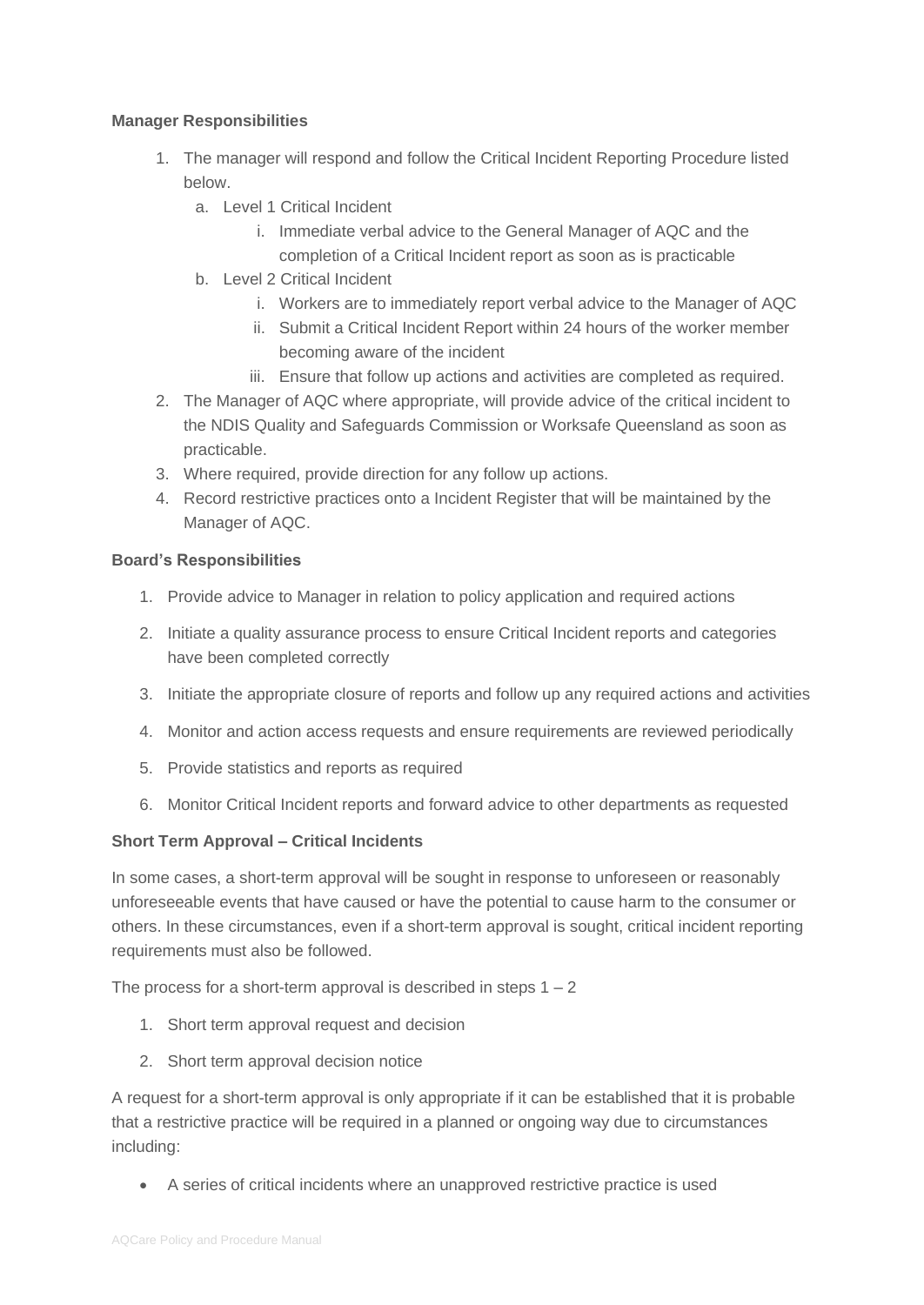- A new consumer enters or will be entering AQC with a known history of behaviour that causes harm
- Approval/consent is in place to use physical restraint, chemical restraint, mechanical restraint or restricting access to objects but, due to a change of circumstance, containment or seclusion is required to prevent harm.

Where there has been a series of critical or potentially harmful incidents the Manager of AQC is responsible for conducting a timely incident review to determine the least restrictive, effective approach for preventing future harm. Relevant interested parties for the consumer will be involved in the review process.

Wherever possible, alternative methods will be tried that do not require the use of a restrictive practice. A short-term approval should not be sought unless probable ongoing need can be established. Where ongoing probable need is difficult to determine a short-term approval should be sought and the situation monitored to avoid unnecessary use of a restrictive practice.

#### **Short Term Approvals**

The short-term approval provisions apply only to adults:

- With an intellectual or cognitive disability
- Who have impaired decision-making capacity about the use of restrictive practices who exhibit behaviour that causes harm
- Who are receiving disability services from AQC.

Situations in which a short-term approval may be used include where:

- An adult enters AQC and displays the behaviour that causes harm for the first time, including following a transfer from another service provider
- Previous behaviour that causes harm re-emerges or previously unharmful behaviour escalates to harmful levels
- An existing consumer of AQC begins behaving in an uncharacteristic manner
- A consumer's behaviour is no longer manageable using currently approved/consented restrictive practices.

Manager of AQC will seek a short-term approval while awaiting an approval for containment/seclusion from the Queensland Civil and Administrative Tribunal (QCAT) or while awaiting a QCAT appointment of a guardian for a restrictive practice matter.

AQC will provide the following information to ensure that the consumer, family members and others in the consumer's support network are aware why AQC is considering that any restrictive practice may be necessary; how they can be involved in planning and decision making and express their views; who will make the decision whether or not to authorise the restrictive practice; and what the avenues for complaint, review and redress are.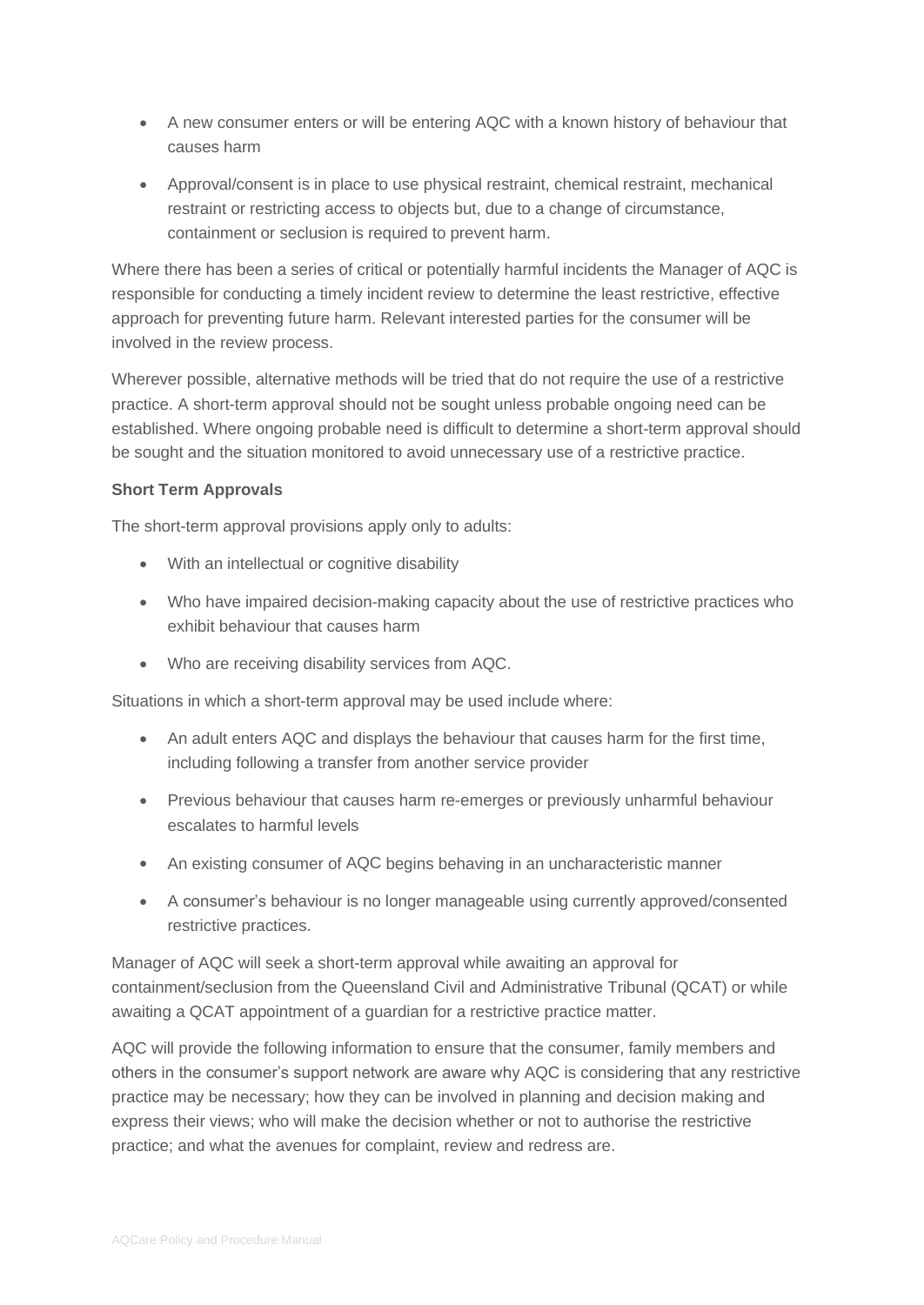- 1. **A per** *Section 191 Disability Services Act 2006* **-** When considering using restrictive practices in relation to an adult with an intellectual or cognitive disability, AQC must give a statement in the approved form to the following persons about the use of restrictive practices generally:
	- a. The adult
	- b. A person with sufficient and continuing interest in the adult (an interested person).
- 2. The Statement of Consideration in Using Restrictive Practice Letter must state:
	- a. Why AQC is considering using restrictive practices in relation to the consumer
	- b. How the consumer and the interested person can be involved and express their views in relation to the use of restrictive practices
	- c. Who decides whether restrictive practices will be used in relation to the consumer
	- d. How the consumer and the interested parties can make a complaint about, or seek review of, the use of restrictive practices.
- 3. AQC must explain the statement to the adult:
	- a. In the language or way, the consumer is most likely to understand
	- b. In a way that has appropriate regard to the consumer's age, culture, and disability and communication ability.

#### **Confidentiality of information**

The Manager of AQC will facilitate the disclosure of information to the Public Guardian. AQC will seek written consent from the consumer/consumer guardian prior to the release of personal information.

The Public Guardian has the right to all information that:

- The adult would have been entitled to if the adult had capacity
- Is necessary for the Public Guardian to make an informed decision.

The consumer, or service, controlling the information must give the information to the Public Guardian. If this is refused the Public Guardian can apply to QCAT to order the person to provide the information. Where QCAT orders a consumer to provide the information, the consumer must comply with the order unless they have a reasonable excuse.

The Act facilitates the disclosure of information by health care professionals for the purpose of assessments and the development of plans. All parties have a legal obligation to maintain the confidentiality of all personal information provided and released in line with care, support requirements and service delivery.

#### **Records**

Under the Act, AQC must:

- Keep at the premises a copy of any short-term approval for consumers
- Keep at AQC or another location with service provision an up-to-date copy of restrictive policy and procedure on short term approval and ensure the policy and procedure is available for inspection by: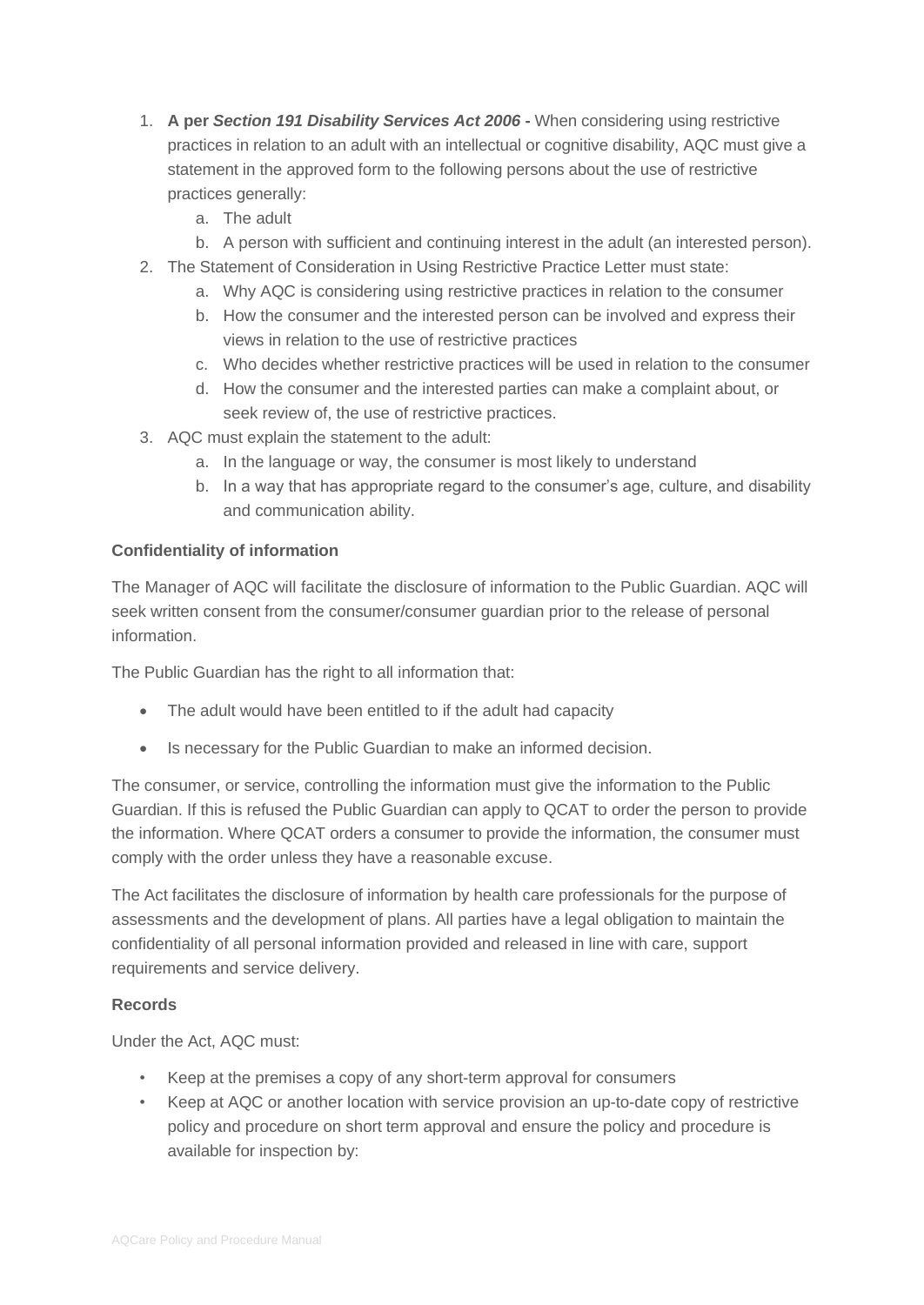- $\circ$  Workers, contractors, volunteers and executives of AQC or any individuals acting for AQC.
- o Guardian, informal decision maker or advocate for the consumer
- Community visitor under the GAA.

#### **Definitions**

*Challenging behaviour* is defined as 'culturally abnormal behaviour(s) of such intensity, frequency or duration that the physical safety of the person or others is placed in serious jeopardy, or behaviour which is likely to seriously limit or deny access to the use of ordinary community facilities.'

*Restrictive Intervention* is any intervention and/or practice that is used to restrict the rights or freedom of movement of a person with disability including:

**Seclusion** means the sole confinement of a person with disability in a room or physical space at any hour of the day or night where voluntary exit is prevented.

*Chemical restraint* means the use of medication or chemical substance for the primary purpose of controlling a person's behaviour. It does not include the use of medication prescribed by a medical practitioner for the treatment of, or to enable treatment of, a diagnosed mental illness, a physical illness or physical condition.

*Mechanical restraint* means the use of a device to prevent, restrict or subdue a person's movement or to control a person's behaviour but does not include the use of devices for therapeutic purposes.

*Physical restraint* means the use or action of physical force to prevent, restrict or subdue movement of a person's body, or part of their body, for the primary purpose of controlling a person's behaviour. Physical restraint does not include physical assistance or support related to duty of care or in activities of daily living.

*Environmental restraint* restricts a person's free access to all parts of their environment. Examples of environmental restraints include, but are not limited to:

- Barriers that prevent access to a kitchen, locked refrigerators, restriction of access to personal items such as a TV in a person's bedroom
- Locks that are designed and placed so that a person has difficulty in accessing or operating them and
- Restrictions to the person's capacity to engage in social activities through not providing the necessary supports that they require to do so.

**Psycho-social restraint** is the use of "power-control" strategies. Examples of psycho-social restraints include but are not limited to:

• Requiring a person to stay in one area of the house until told they can leave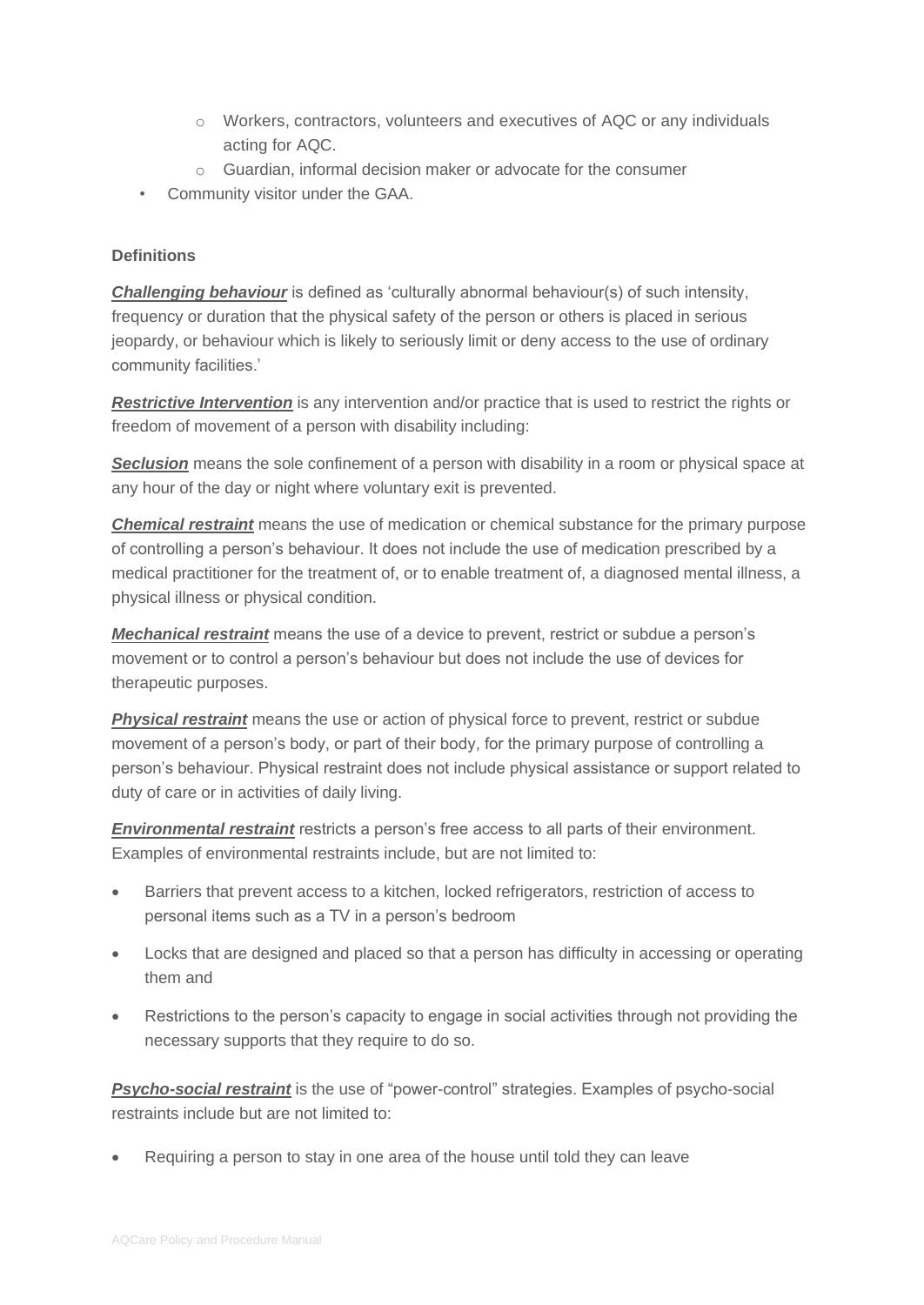- Directing a person to stay in an unlocked room, corner of an area or stay in a specific space until requested to leave (also known as "exclusionary time-out")
- Directing a person to remain in a particular physical position, (e.g. laying down) until told to discontinue
- "Over-correction" responses (e.g. requiring a person who has spilled coffee to clean up not only the spilled coffee but the entire kitchen)
- Ignoring; and
- Withdrawing "privileges" or otherwise punishing, because of non-cooperation.

**Therapeutic Device** are used when people's ability to participate and be independent is reduced as a result of their disability. They are used to promote function and hygiene, reduce pain, the risk of injury and reduce the risk of distortion of body shape. Examples include but are not limited to:

- Postural support such as seating inserts in wheelchairs
- Chest and pelvic straps for postural support and/or safety in wheelchairs,
- Commodes and vehicle splints to minimise muscle contractures and reduce pain
- Splints for short term use to allow wound healing and tissue repair; and
- Night-time positioning to reduce the risk of body shape distortions.

A suitably qualified person needs to have prescribed the therapeutic device.

*Least restrictive alternative* refers to the right of a person to live in an environment which is the most supportive, and the least restrictive, of his/her freedom. In the context of the use of a restrictive practice it requires that providers engage in actions that:

- 1. Ensure the safety and wellbeing of the person and all others who share their environment; and
- 2. Having regard to (1) above, impose the minimum limits on the freedom of the person as is practicable in the circumstances.

#### *Informed consent* means a person:

- Is provided with appropriate and adequate information
- Is capable of understanding the nature of the information and the consequences of a decision made in relation to this information and
- Can freely decide for him or herself without unfair pressure or influence from others.

#### **Substantive equality** recognises that:

• Rights, entitlements, opportunities and access are not necessarily distributed equally throughout society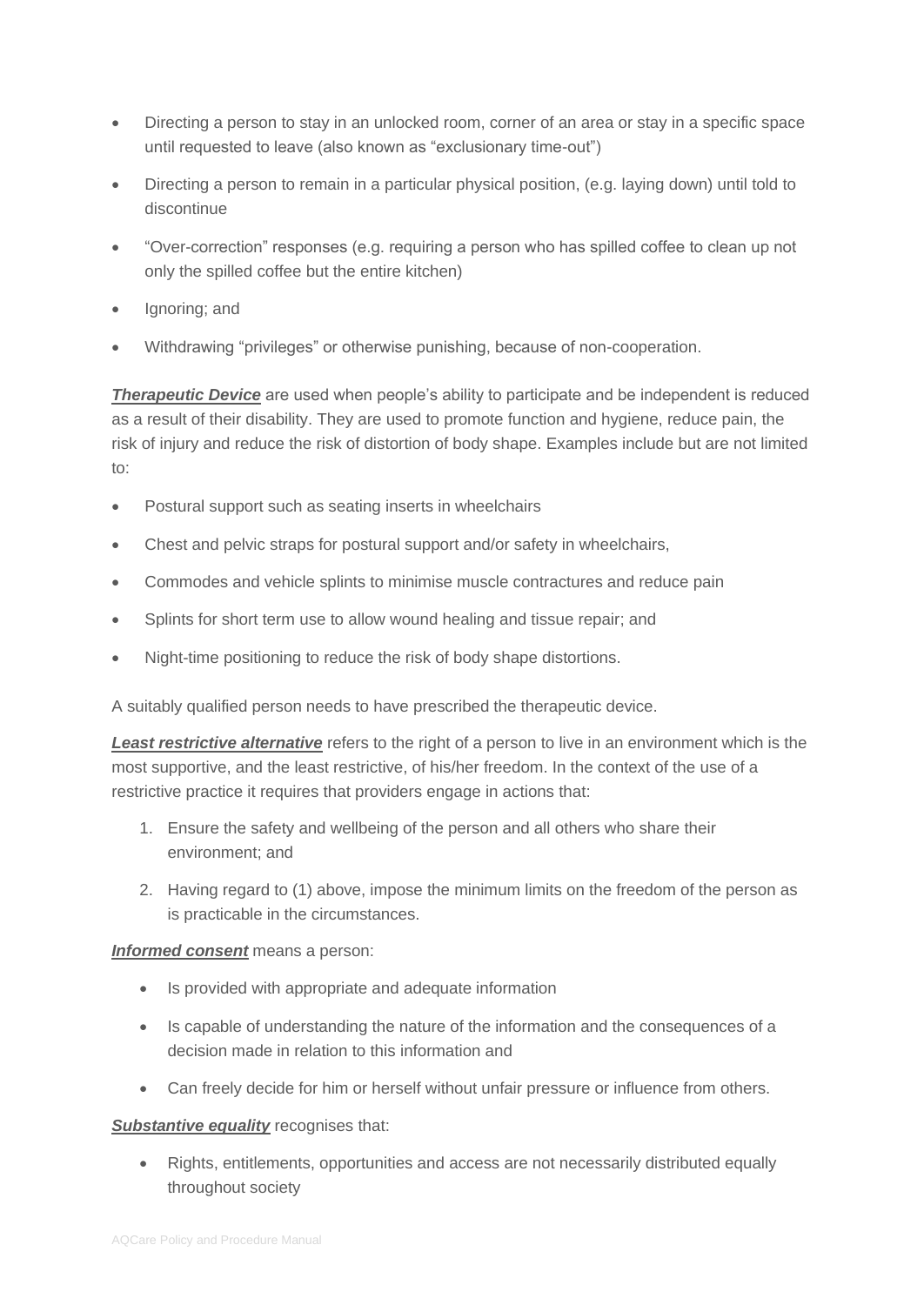- Equal or the same application of rules to unequal groups can have unequal results
- Where service delivery agencies cater to the dominant, majority group, then people who are not part of the majority group and who have different needs may miss out on essential services.
- Hence, it may be necessary to provide different service types and approaches to people with disability and their families who are members of minority groups.

**Positive Behaviour Support (PBS)** is an evidence-based model and applied science that has evolved from applied behavioural analysis and person-centred, values-based approaches.

The key identified components of PBS are: assessment-based interventions; reduction of punishment approaches; inclusion of all relevant stakeholders; a long-term focus; prevention through education, skill building, environmental redesign, enhanced opportunities for choice, worker development, resource allocation, provision of incentives, systems change; improved quality of life involving robust and significant person-centred outcomes for the individual, their families and other stakeholders; ecological and social validity and contextual fit.

**Duty of Care** refers to the circumstance where a risk to the person exists due to the person's potential or predictable actions (egg a lack of road skills and impulsivity can predictably imply risk when around traffic) as well as unpredictable occurrences. Duty of Care therefore requires a planned response to manage the identified "risk" for a person's potential or predictable actions.

*Prohibited Practices* are those *restricted* practices that are not authorised. Some practices will never be authorised as they are considered abusive, unlawful or unethical. Some examples may be electric shock, verbal abuse, and physical punishment.

### **Positive Behaviour Support Procedure**

Staff are an integral part of the positive behaviour support for each client therefore you are required, as part of your role and duty of care for each consumer, to actively report Behaviours of Concern and participate in finding appropriate solutions for the particular behaviour. This will be a collective approach and may involve input from various people in the client's life. It is important we all work together to strive for a positive, least disruptive solution when a behaviour of concern arises, to support each person's right to live as ordinary life as possible and minimise disruption to those around them.

#### **Terms of Positive Behaviour Support Plan Procedure:**

- 1. All staff to read the Positive Behaviour Support Plan (PBSP) *prior* to commencing support for each client to ensure you are kept up to date with any changes or improvements.
- 2. If an incident occurs regarding a client, complete an Incident Report Form
- 3. Complete a Behaviour Charting Form (Located on the forms webpage with the Incident Report Form)
- 4. Engage a Behaviour Practitioner to complete a separate Positive Behaviour Support Plan for each client. The above documentation to be given to your coordinator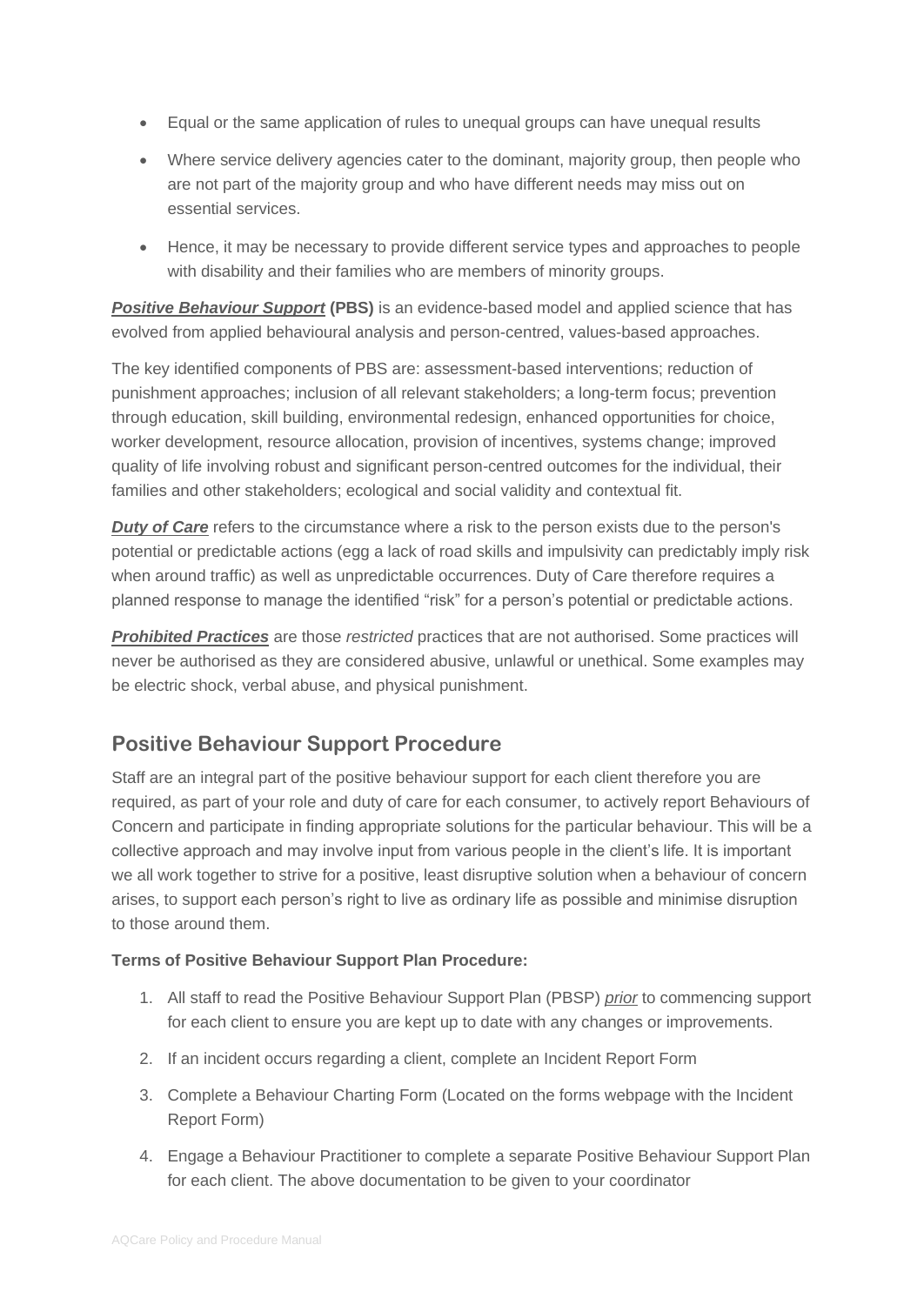- 5. The above documentation to be reviewed by the Client Relationship Manager who will recommend changes as needed.
- 6. Clients GP or Allied Health Professional (if appropriate) to review plan and make changes as needed
- 7. An updated copy of the Positive Behaviour Support Plan is to be placed on the Clients file.
- 8. Plan to be reviewed at least annually or sooner if changes are to be made. Staff to review Positive Behaviour Support Plans (PBSP) *prior* to commencing supports for each client to ensure you are kept up to date with any changes or improvements.
- 9. Read and follow the attached Policy and Procedure for Restrictive Practice

#### **Serious Incident**

A serious incident means one or more of the following:

- The death of a person with a disability
- Serious physical injury or psychological harm suffered by a person with disability
- Abuse including physical, emotional, sexual, psychological, financial and neglect of a person with disability
- The person is judged as posing a serious risk to the health, safety or welfare of themselves or others
- Exploitation or unjustified restrictive practices used with a person with disability; and/or
- An assault on worker or a visitor to the service by a person with disability.

### **Related documents**

- Incident Report Form
- Person-Centred Supports Policy and Participant Service Charter of Rights
- Violence, Abuse, Neglect, Exploitation and Discrimination Policy and Procedure
- Support Planning Policy and Procedure
- Statement of Consideration in using Restrictive Practice Letter
- Risk Management Policy and Procedure
- Reportable Incident, Accident and Emergency Policy and Procedure